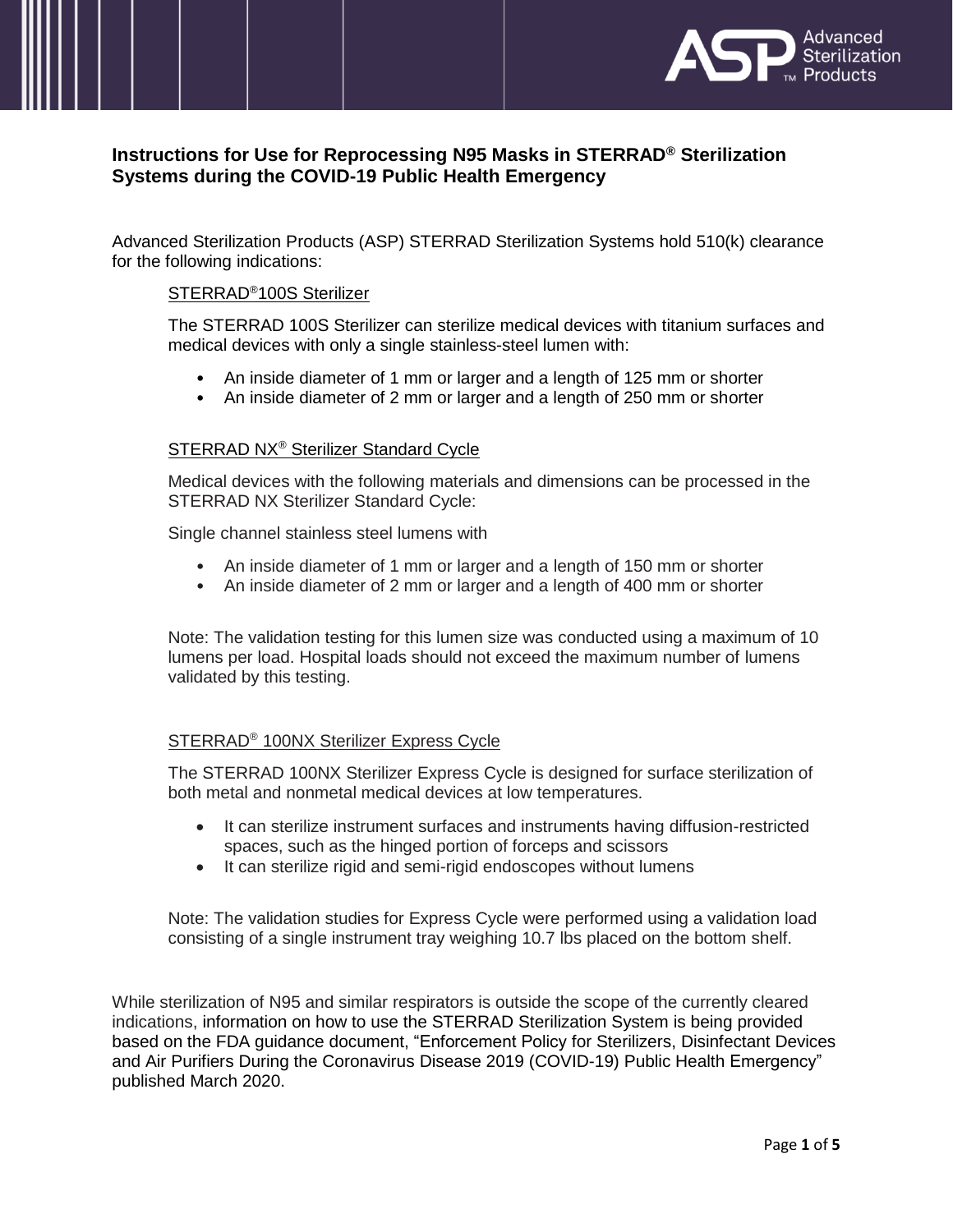

### **WARNINGS:**

All warnings and precautions identified in the STERRAD Sterilization System User's Guides apply for this use of the system. In addition:

Due to incompatibility with the STERRAD Sterilization Systems, do not reprocess respirator masks (N95 masks) containing cellulose or cellulose-based materials.

Compatible respirator masks that are visibly damaged or soiled should not be reprocessed and should be discarded.

### **Collection and preparation of N95 Masks**

N95 Masks should be collected and labeled per healthcare facility policy. Masks should only be reprocessed a maximum of two (2) times. The healthcare facility policy should include methods to document reprocessing cycles.

# **Packaging**

Prior to placing in the STERRAD System, N95 masks should be individually packaged in an appropriately sized Tyvek® Self Seal pouch or equivalent product. The following pouches have been used in testing and qualified to work for reprocessing N95 masks in the STERRAD Sterilization Systems.

#### **Table 1: Packaging Pouch sizes**

| <b>PRODUCT DESCRIPTION</b>                                            | <b>PACKAGING</b>               | <b>ASP</b><br><b>Item</b><br><b>CODE</b> |
|-----------------------------------------------------------------------|--------------------------------|------------------------------------------|
| Tyvek Pouch with STERRAD Chemical Indicator, Self<br>Seal, 6" x 12.5" | 2x250 shelf packs;<br>500/case | 12332                                    |
| Tyvek Pouch with STERRAD Chemical Indicator, Self<br>Seal, 8" x 16"   | 2x250 shelf packs;<br>500/case | 12340                                    |

# **ASP Sterilization Systems, Cycles and Loads**

After packaging, the individually packaged masks should be loaded into the STERRAD Sterilizer. Users should follow the appropriate STERRAD Sterilizer User's Guides for loading of the chamber, including load weight limits and placement. Note that pouches should be placed on edge so that they are not layered on top of each other. Additionally, it is recommended to use a STERRAD Systems compatible tape to secure pouches so that they do not move during the sterilization process and block sensors within the system. Ensure that masks are not crushed or damaged when packaged or placed in the sterilization chamber. See **Figure 1**.

The third-party trademarks used herein are the properties of their respective owners.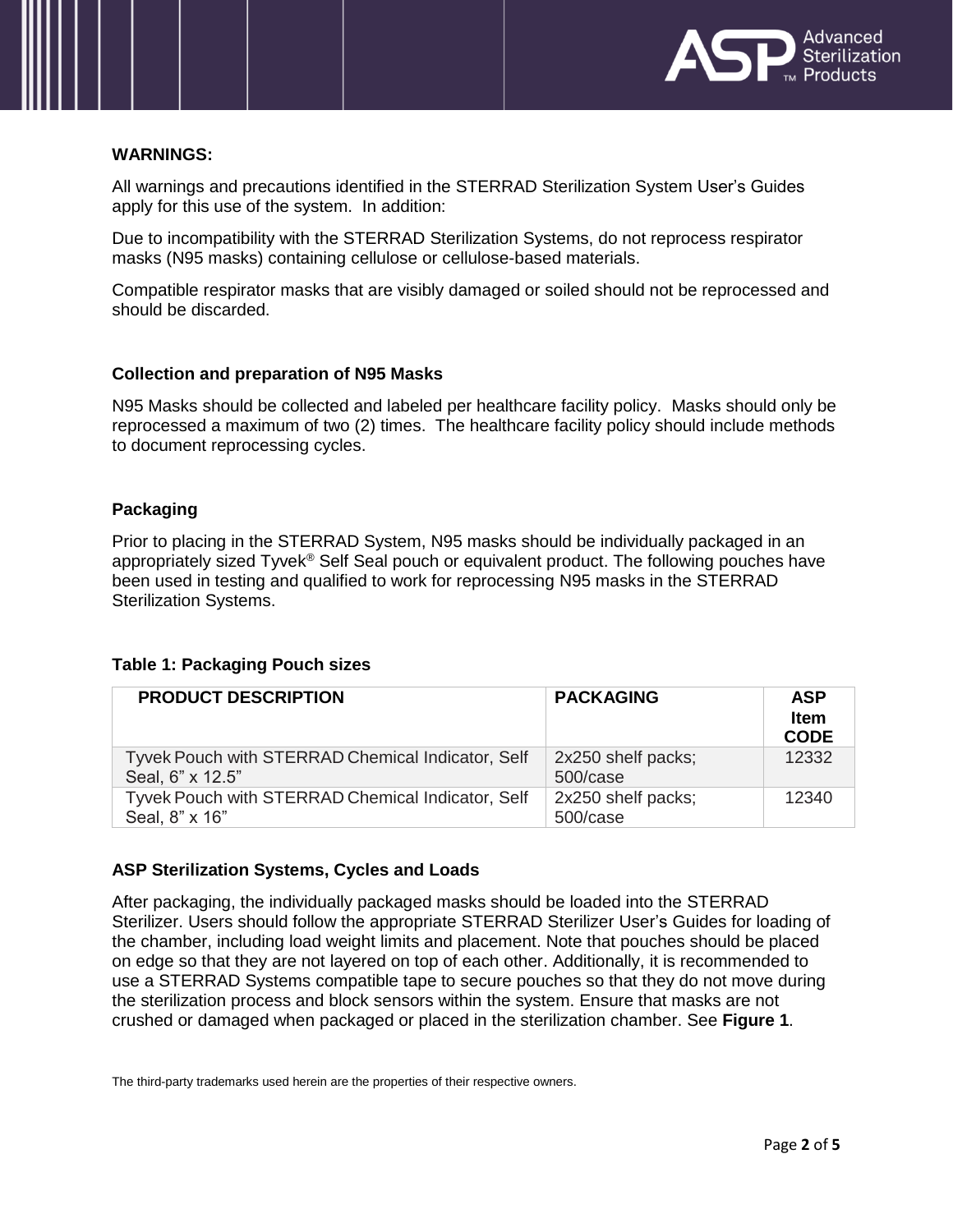

# **Figure 1: Example of Packaging N95 masks for Loading**



See **Table 2** for summary cycle information and where to load within each STERRAD System.

| Table 2: STERRAD Sterilizer Cycle and Loading Parameters |  |  |
|----------------------------------------------------------|--|--|
|                                                          |  |  |

| <b>ASP System</b>        | Cycle          | <b>Cycle Time</b> | <b>Placement</b>    |
|--------------------------|----------------|-------------------|---------------------|
| STERRAD 100S System      | Short          | 55 Minutes        | <b>Both shelves</b> |
| <b>STERRAD NX System</b> | Standard       | 28 Minutes        | <b>Both shelves</b> |
| STERRAD 100NX System     | <b>Express</b> | 24 Minutes        | Bottom shelf only   |

Follow existing Instructions for Use for your STERRAD System to operate your STERRAD Sterilization System.

It is recommended to place a STERRAD VELOCITY® Biological Indicator in the chamber per standard instructions for use for monitoring of each load processed.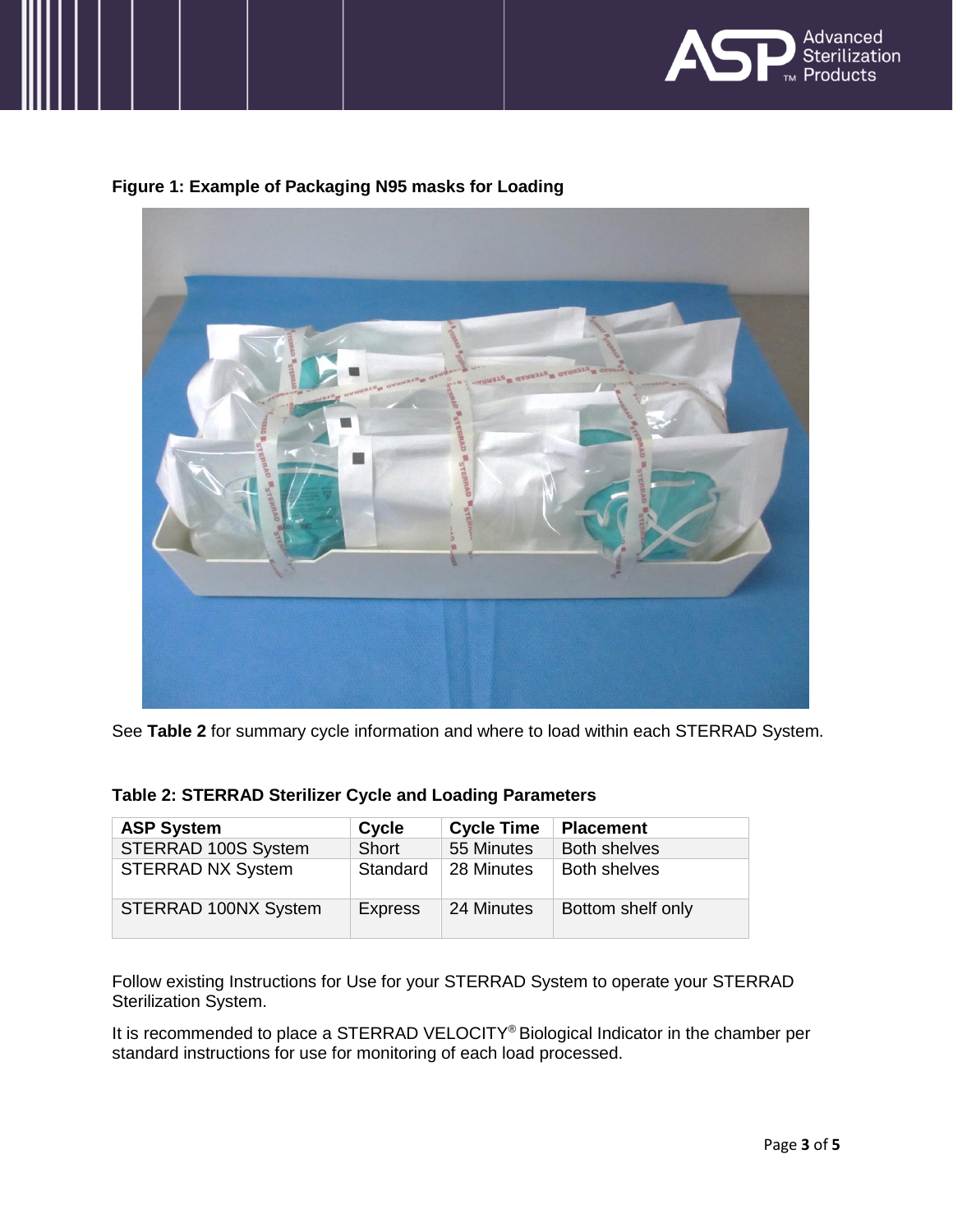

### **Post Processing Instructions:**

Once the cycle is complete pouches and masks should be visually inspected for physical damage. If any mask appears physically damaged it should be discarded. All masks that do not appear damaged should be allowed to aerate for one (1) hour prior to returning the masks for use.

If a STERRAD VELOCITY Biological Indicator was used in the load, process per standard Instructions for Use prior to release of the masks for use.

### **Additional Materials**

The following materials may be used in the STERRAD Sterilization System for reprocessing N95 masks.

| <b>PRODUCT DESCRIPTION</b>                                            | <b>PACKAGING</b>               | <b>ASP Item</b><br><b>CODE</b> |
|-----------------------------------------------------------------------|--------------------------------|--------------------------------|
| <b>STERRAD Chemical Indicator Strip</b>                               | 250/pack; 4 packs/case         | 14100                          |
| STERRAD SEALSURE <sup>®</sup> Chemical Indicator Tape                 | 60 yd/roll; 6 rolls/case       | 14202                          |
| STERRAD VELOCITY Biological Indicator                                 | 30/box; 2 boxes/case           | 43210                          |
| Tyvek Pouch with STERRAD Chemical Indicator, Self                     | 2x250 shelf packs;             | 12332                          |
| Seal, 6" x 12.5"                                                      | 500/case                       |                                |
| Tyvek Pouch with STERRAD Chemical Indicator, Self<br>Seal, 8" x 16"   | 2x250 shelf packs;<br>500/case | 12340                          |
| Tyvek Roll with STERRAD Chemical Indicator, 6" x<br>228'              | 4/case                         | 12415                          |
| Tyvek Roll with STERRAD Chemical Indicator, 8" x<br>228'              | 4/case                         | 12420                          |
| Tyvek Pouch with STERRAD Chemical Indicator, Heat<br>Seal, 6" x 12.5" | 2x250 shelf packs;<br>500/case | 12532                          |

#### **Device Performance:**

STERRAD Systems sterilization efficacy has been demonstrated against enveloped and nonenveloped viruses, mycobacteria, and bacterial spores, which represent the most difficult to sterilize micro-organisms. This testing has been previously reviewed and included in the premarket notifications cleared by the U.S. FDA. Although COVID-19 has not been specifically tested, as an enveloped virus, coronavirus is not more resistant than the virus strains (Poliovirus Type 1 or Herpes simplex virus Type 1) used in verification and validation of the various STERRAD System cycles and is much less resistant than the bacterial spores used to demonstrate sterilization.